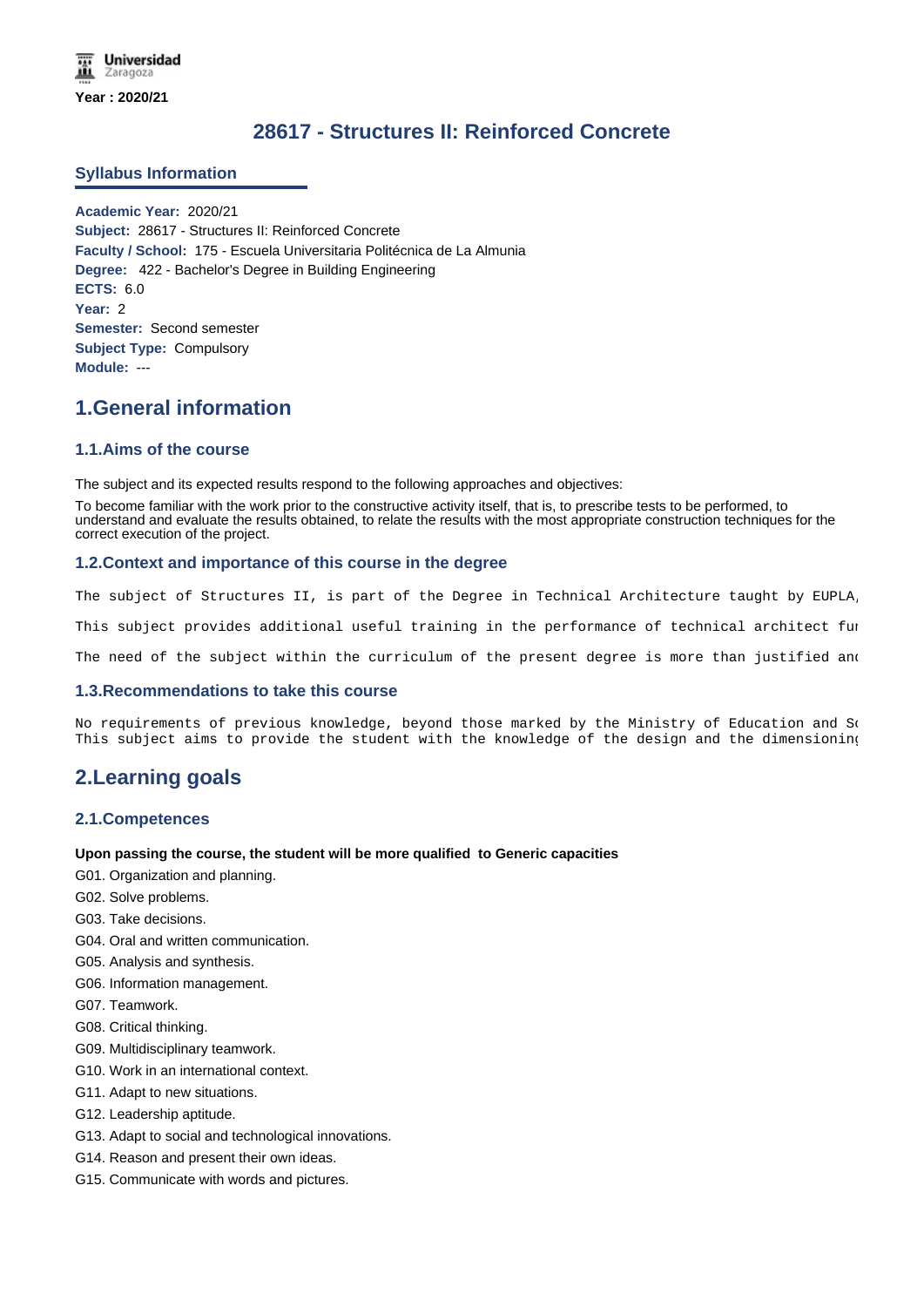- G16. Search, analyze and select information.
- G17. Self-learning.
- G18. Understand advanced aspects of the study área.
- G19. Apply their knowledge in solving problems and think out arguments in the study area.
- G20. Search and interpret data, analyze and think about relevant topics.
- G21. Transmit information and ideas to all kinds of public.
- G22. Acquire learning techniques to expand their studies later.

### **Specific competences**

CE9. Ability to rule on the causes and manifestations of building injuries, ropose solutions to avoid or correct pathologies, and analyze the life cycle of elements and construction systems.

CE15. Aptitude for the pre-dimensioning, design, calculation, verification and roject of reinforced concrete and metal structures and to direct their material execution.

### **2.2.Learning goals**

#### **The student, to pass this course, must achieve the following goals ...**

Capacity for the design and dimensioning of elements and structures of reinforced concrete and metal.

#### **2.3.Importance of learning goals**

Through the achievement of the relevant learning results, the necessary capacity is obtained t It is intended that the student obtain a good level of the second phase of a project of struct

### **3.Assessment (1st and 2nd call)**

### **3.1.Assessment tasks (description of tasks, marking system and assessment criteria)**

#### **The student must demonstrate that they have achieved the expected learning outcomes through the following assessment activities:**

#### **Continuous assessment**

Throughout the course there will be several mandatory exercises. Its value is 30% of the total course. The teacher will propose the practical exercises, which the students must do during the determined time. Students will deliver the practice on the date scheduled for their evaluation. Once delivered, the practice will be resolved in class.

The continuous assessment will be completed with a theoretical-practical test whose value is 70% of the total of the course.

Students whose average mark is equal to or greater than 5.0 points will pass the course in continuous assessment.

It will also be necessary to have attended 80% of the face-to-face activities.

#### **Final assessment**

Students who do not pass the course in continuous assessment will have to take a theoretical-practical final test, which will be scored from 0 to 10 and it will be necessary to obtain a minimum score of 5 points to pass the course.

### **4.Methodology, learning tasks, syllabus and resources**

### **4.1.Methodological overview**

The methodology followed in this course is oriented towards the achievement of the learning objectives. A wide range of teaching and learning tasks are implemented, such as theory sessions, practice sessions, workshops, and autonomous work and study.

A strong interaction between the teacher/student is promoted. This interaction is brought into being through a division of work and responsibilities between the students and the teacher. Nevertheless, it must be taken into account that, to a certain degree, students can set their learning pace based on their own needs and availability, following the guidelines set by the teacher.

### **4.2.Learning tasks**

This course is organized as follows:

- **Theory sessions**: The theoretical concepts of the course are explained and illustrative examples are developed as support to the theory when necessary.
- **Practice sessions**: Problems and practical cases are carried out, complementary to the theoretical concepts studied.
- **Workshops**: This work is tutored by a teacher, in groups of no more than 20 students.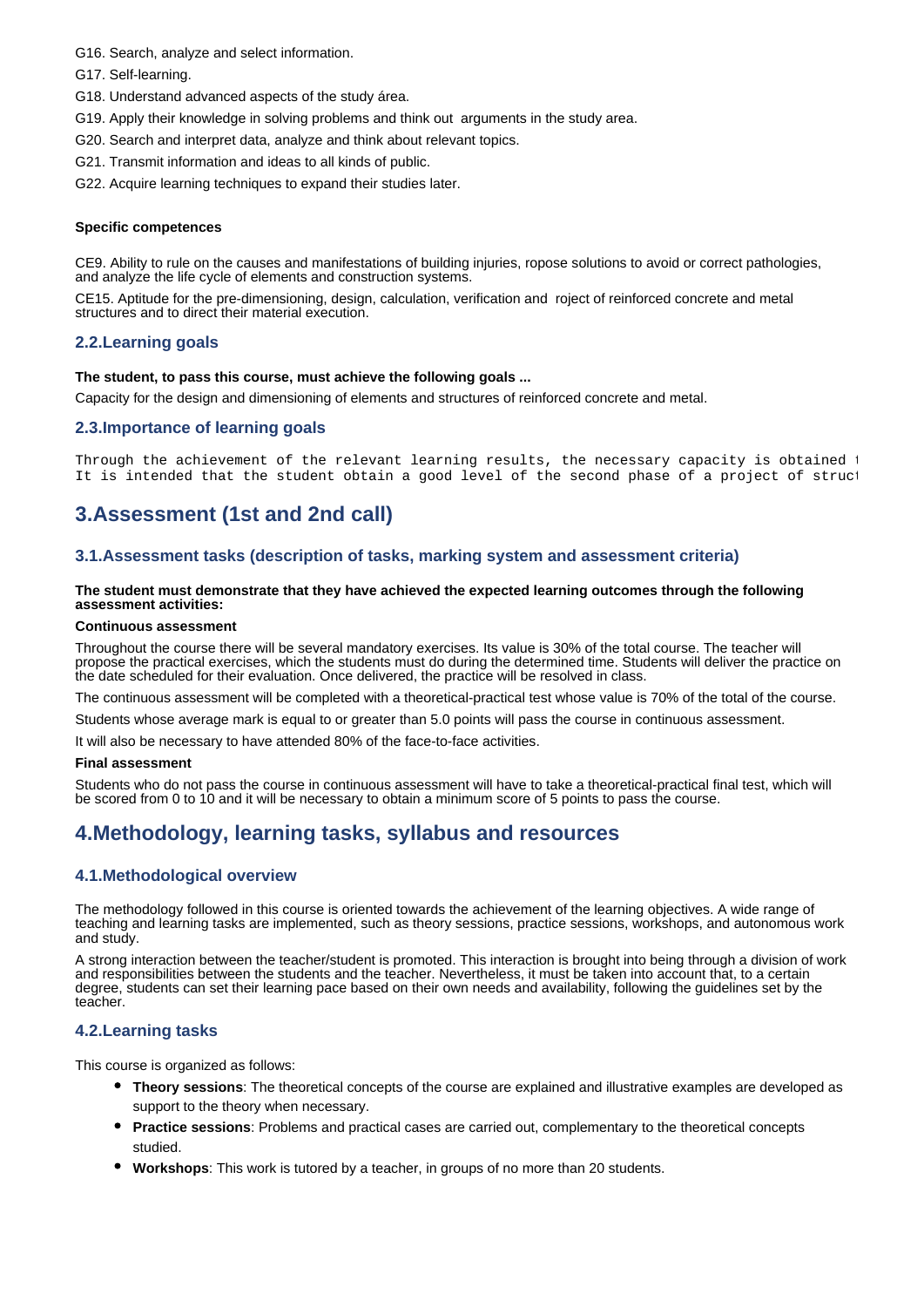#### $\bullet$ **Autonomous work and study.**

- Study and understanding of the theory taught in the lectures.
- Understanding and assimilation of the problems and practical cases solved in the practical classes.
- Preparation of seminars, solutions to proposed problems, etc.
- Preparation of laboratory workshops, preparation of summaries and reports.
- Preparation of the written tests for continuous assessment and final exams.

### **4.3.Syllabus**

This course will address the following topics:

| Topic 1  | SAFETY CRITERIA. THEORY OF THE CONDITIONS LIMITS                                                   |  |  |  |
|----------|----------------------------------------------------------------------------------------------------|--|--|--|
| Topic 2  | CHARACTERISTICS OF THE MATERIALS, CONCRETE AND STEEL                                               |  |  |  |
| Topic 2  | SECTION CALCULATION BY THE CLASSIC METHOD, MAXIMUM MOMENT. CALCULATION<br>OF SECTIONS IN DEPLETION |  |  |  |
| Topic 4  | BASIC HYPOTHESES ON THE LAST LIMITED STATES. PIVOT DIAGRAM.                                        |  |  |  |
| Topic 5  | CALCULATE A FLEXION. CALCULATE BENDING FLEXION                                                     |  |  |  |
| Topic 6  | <b>SHEAR FORCE</b>                                                                                 |  |  |  |
| Topic 7  | ANALYSES OF THE BULGE                                                                              |  |  |  |
| Topic 8  | <b>TWIST</b>                                                                                       |  |  |  |
| Topic 9  | LIMITED STATES OF SERVICE. FISURATION DERFORMATIONS                                                |  |  |  |
| Topic 10 | ASSEMBLY OF REINFORCED CONCRETE ELEMENTS.                                                          |  |  |  |
| Topic 11 | ASSEMBLY OF REINFORCED CONCRETE ELEMENTS.                                                          |  |  |  |
| Topic 12 | WROUGHT UNIDIRECCIONES OF REINFORCED CONCRETE                                                      |  |  |  |
| Topic 13 | ASSEMBLY OF METAL ELEMENTS.                                                                        |  |  |  |
| Topic 14 | ASSEMBLY OF METALLIC ELEMENTS                                                                      |  |  |  |
| Topic 15 | ASSEMBLY OF METALLIC ELEMENTS                                                                      |  |  |  |

### **4.4.Course planning and calendar**

This course has 6 ECTS credits, which represents 150 hours of student work in the subject during the trimester, in other words, 10 hours per week for 15 weeks of class. This includes 3 hours of lectures, 1 of workshop and 6 of other activities every week.

Calendar of evaluation.

| <b>Name</b> | <b>Start</b> | <b>Deadline</b> | <b>Resolution</b> | Grades  |
|-------------|--------------|-----------------|-------------------|---------|
| Practice 1  | 3 week       | 4 week          | 4 week            | 5 week  |
| Practice 2  | 7 week       | 8 week          | 8 week            | 9 week  |
| Practice 3  | 12 week      | 13 week         | 13 week           | 14 week |
| (1st call)  |              |                 |                   |         |
| (2nd call)  |              |                 |                   |         |

Further information concerning the timetable, classroom, office hours, assessment dates and other details regarding this course will be provided on the first day of class or please refer to the Faculty of EUPLA website and Moodle.